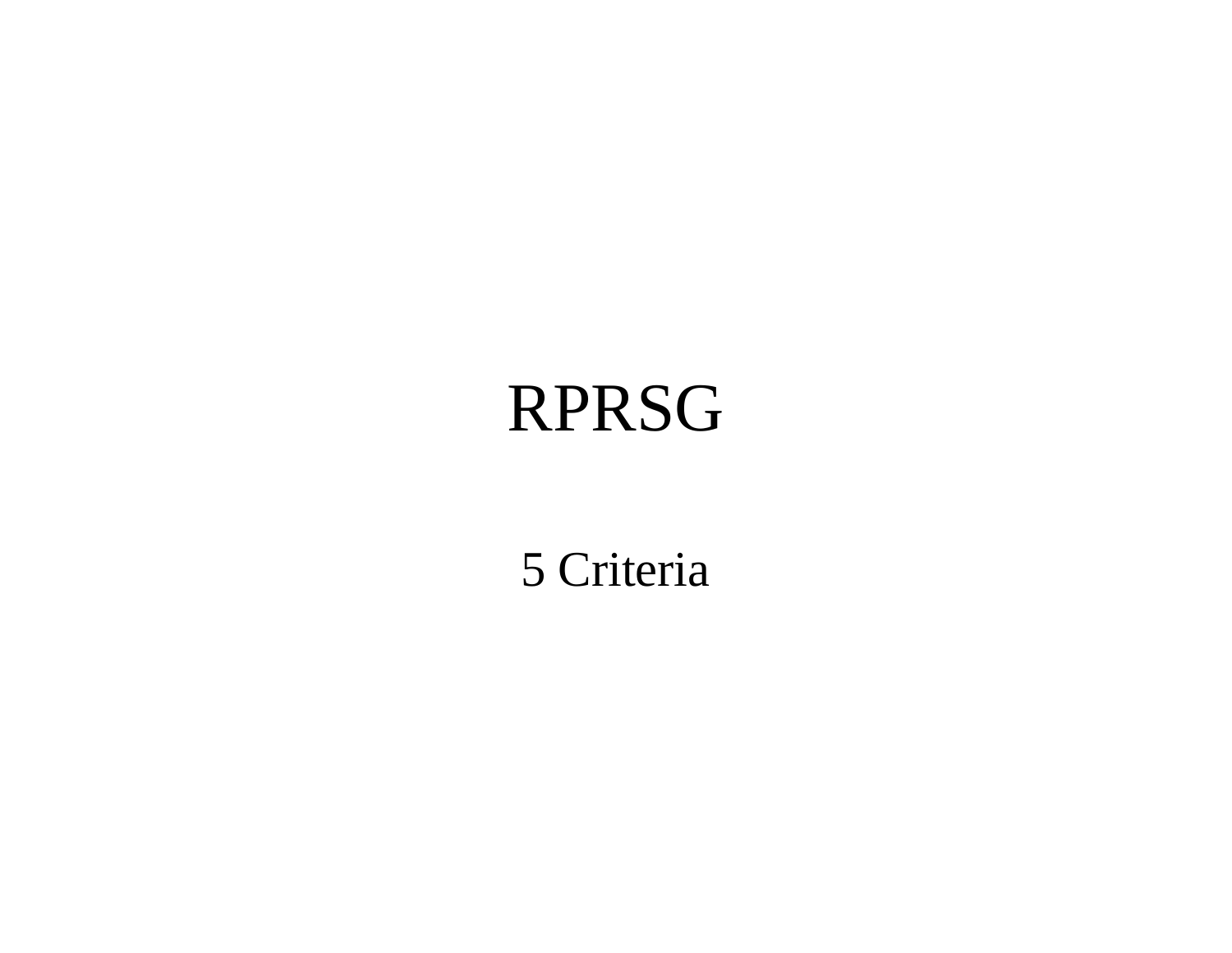#### 1. Broad Market Potential

- Broad sets of applicability.

- Multiple vendors and numerous users.

- Balanced costs (LAN versus attached stations).

- • Presentations given to the Resilient Packet Ring Study Group has identified customer demand for resilient packet rings in the following application areas (source RHK)
	- ISP Intra-POP LANs
	- Inter-POP MANs and WANs (e.g. ISP; MSO; \*LEC)
	- Enterprise Campus LAN Backbones
	- Enterprise MANs and WANs
	- Single and Multi-provider customer access MANs
- $\bullet$  An efficient bandwidth sharing mechanism for ring topologies will provide optimum cost / performance for the identified application areas.
- $\bullet$  At an 802 tutorial session, 33 individuals representing 14 organizations (including vendors of computer systems, networking systems, networking silicon, and Internet Service Providers) expressed interest in working on a standards project in this area. An RPRSG interim meeting was attended by 26 individuals representing 13 organizations. An RPRSG plenary meeting was attended by 29 individuals representing 19 organizations. An RPRSG interim meeting was attended by 40 individuals representing 23 organizations.
- $\bullet$  In Metropolitan and Wide Area Networks, there is massive deployment of fiber optic rings. These rings are currently using protocols that do not scale to the demands of packet networks. These demands include: reducing equipment & operational cost; speed of deployment; bandwidth allocation and throughput; and resiliency to faults.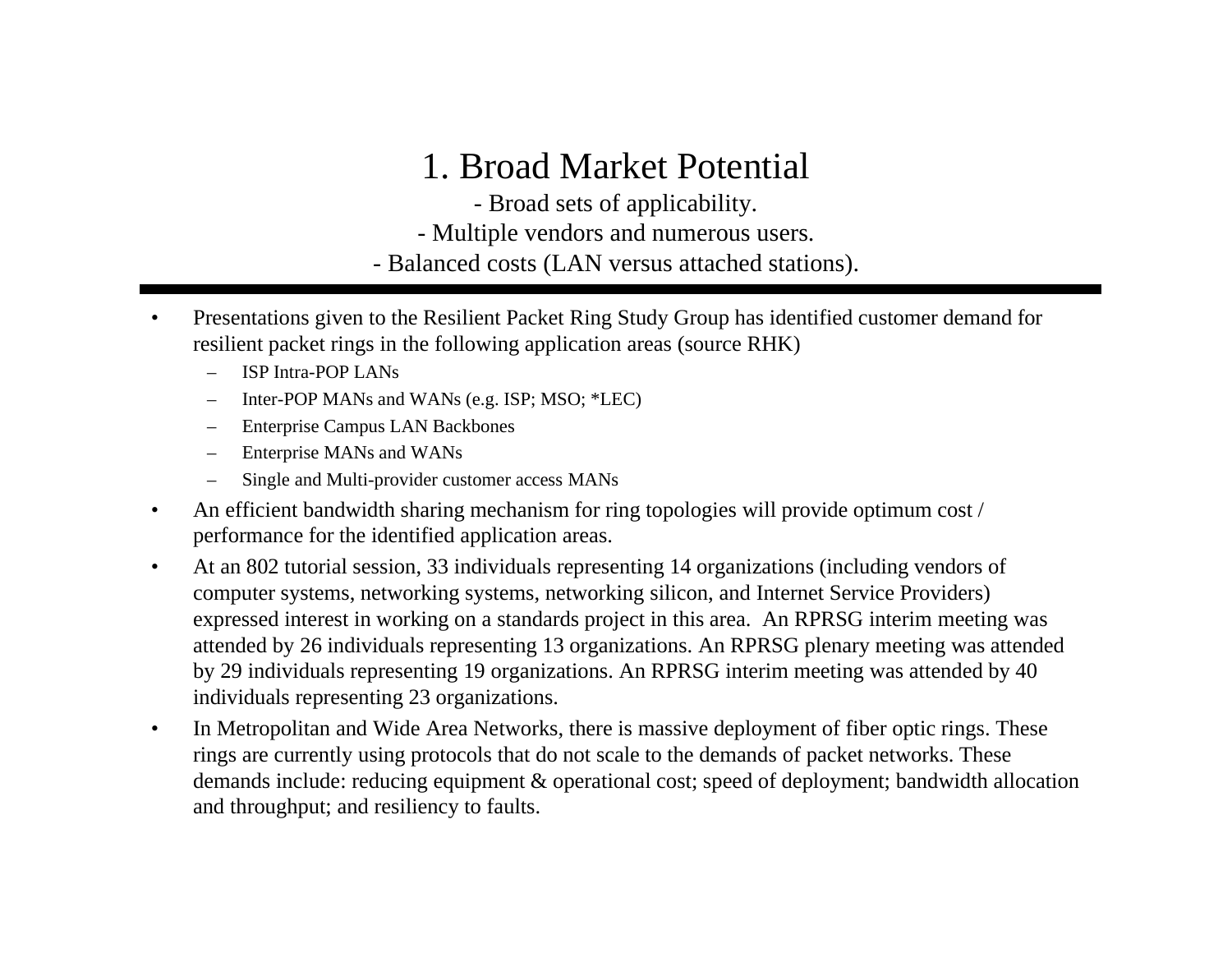## 2. Compatibility

- 802. Overview and Architecture

- 802.1D, 802.1Q, 802.1f.

- Systems management standards.
- • The Resilient Packet Ring standard will be fully compatible with the 802 Overview and Architecture document.
- • The Resilient Packet Ring standard will be compatible with the relevant portions of 802.1D, 802.1Q and 802.1f.
- • The Resilient Packet Ring standard will be compatible with the Simple Network Management Protocol. The MIB for RPR will be defined and submitted to the IETF.
- • Selection of the frame format for the RPR is subject to investigation by the working group. The format will allow for a simple mapping of 802.3 frames into RPR frames and vise-versa.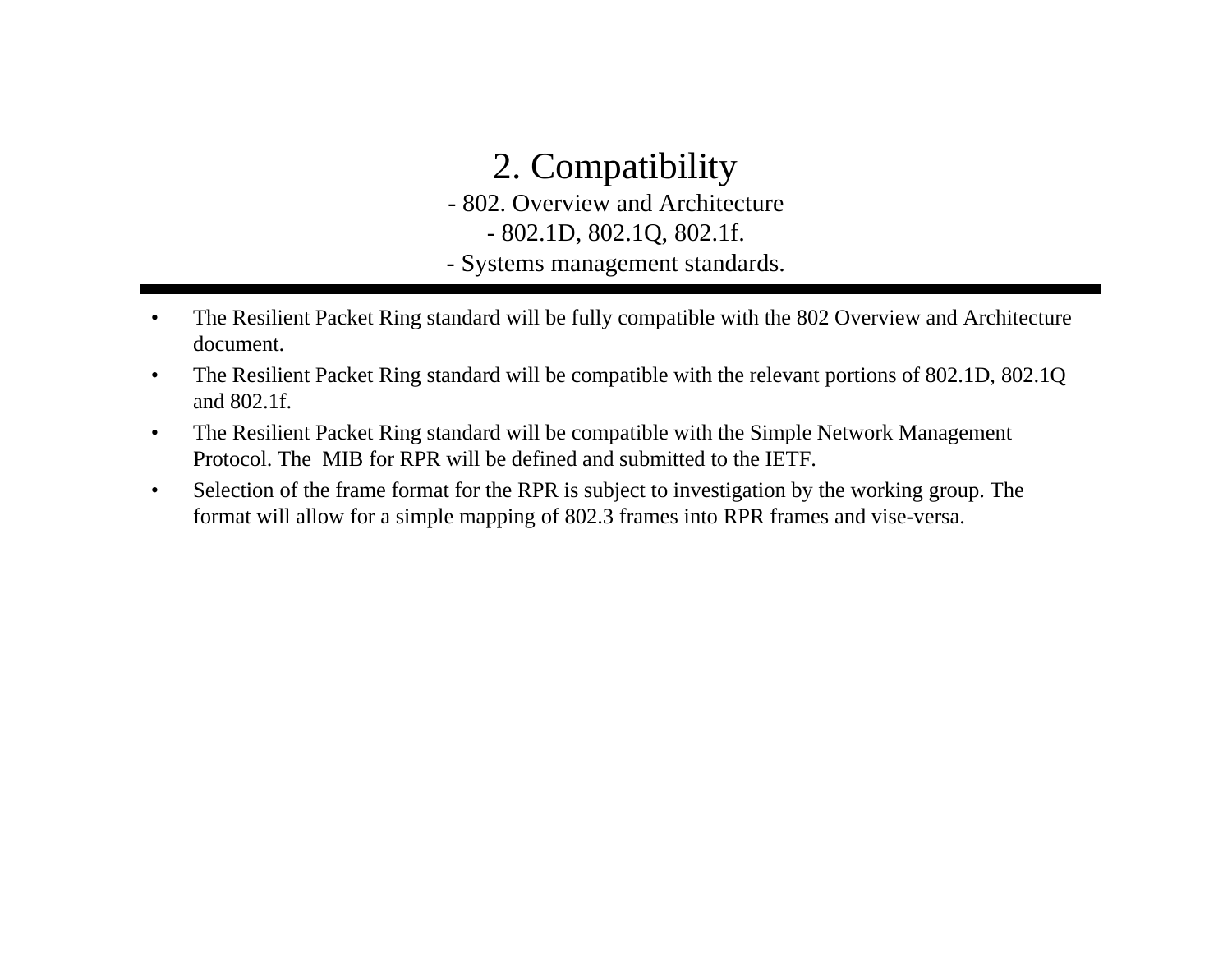### 3. Distinct Identity

- Substantially different from other IEEE 802 standards.

- One unique solution per problem (not two solutions to a problem).

- Easy for the document reader to select the relevant specification.

- • There is no other IEEE 802 standard which address the unique combination of:
	- –bandwidth multiplication with dynamic and fair bandwidth allocation on a ring.
	- –high speed (622 Mbps and above) ring topologies optimized for packet transmission.
	- –specifies a bandwidth sharing algorithm for high data rates and wide area network distances
- • This standard will provide a solution which provides high speed, scalable, resilient ring based networks featuring spatial reuse and protection mechanisms (capable of sub 50 ms switching) and frame sizes in excess of 1518 bytes (size/method to be determined).
- • The standard will define a single Media Access Control algorithm, along with multiple Physical Layer options, formatted in a fashion similar to other 802 standards.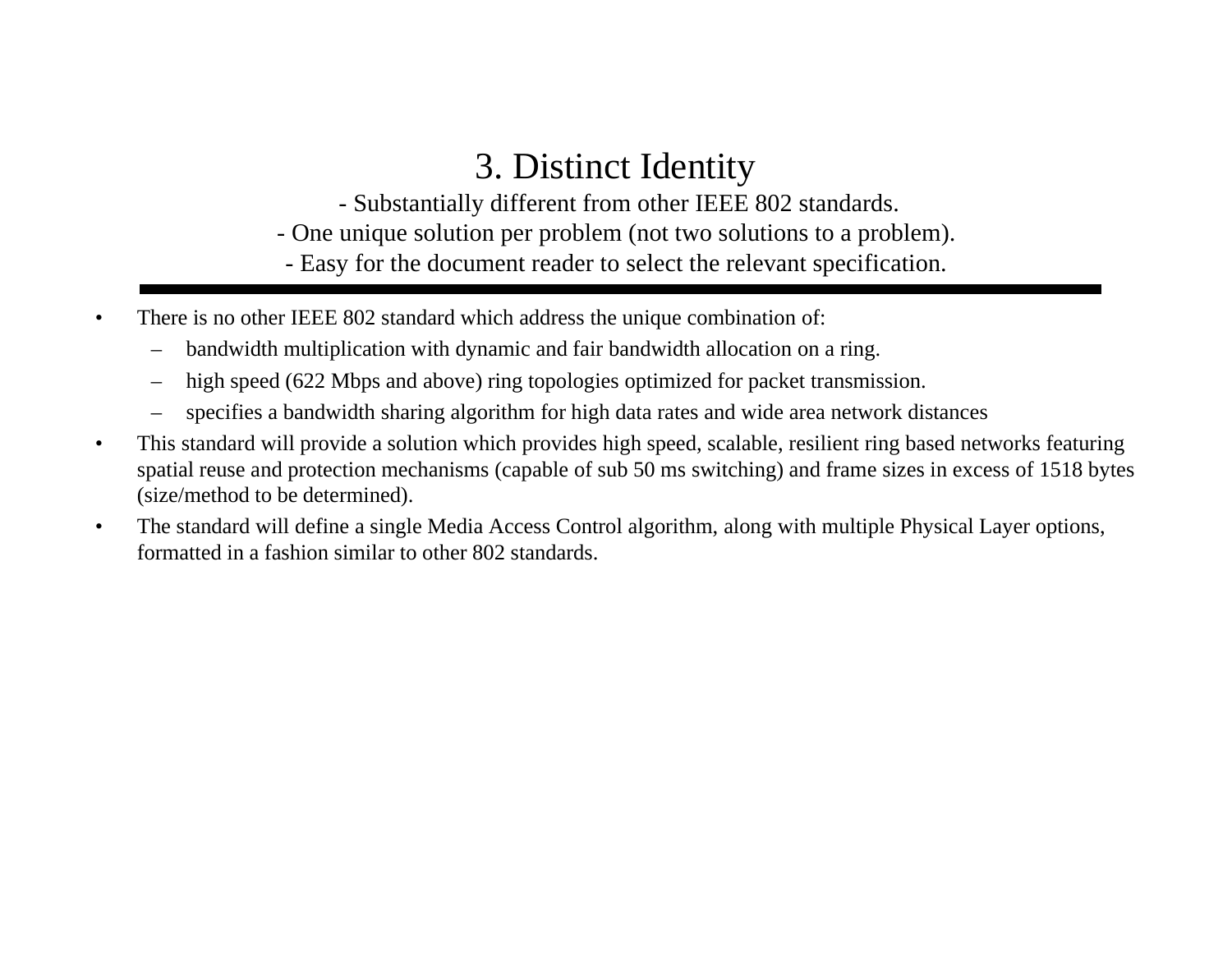## 4. Technical Feasibility

- Demonstrated system feasibility. - Proven technology, reasonable testing. - Confidence in reliability.

- • Several implementations of candidate protocols exist in the industry, embodied in commercially available products comprising:
	- –Systems (routers, switches, Add drop nodes for optical networks, hubs);
	- –Host interfaces (NICs);
	- –Chipsets;
	- –Optical components;
- •Implementations of candidate protocols are currently deployed in major Service Provider and enterprise environments.
- •The adoption of existing physical layer medium will avoid a significant amount of technical risk .
- • Presentations given to the RPRSG have demonstrated the technical feasibility of candidate protocols using system level simulation.
- $\bullet$  Traffic models, configurations, metrics for evaluating candidate protocols and empirical results will be developed and presented as part of the working group.